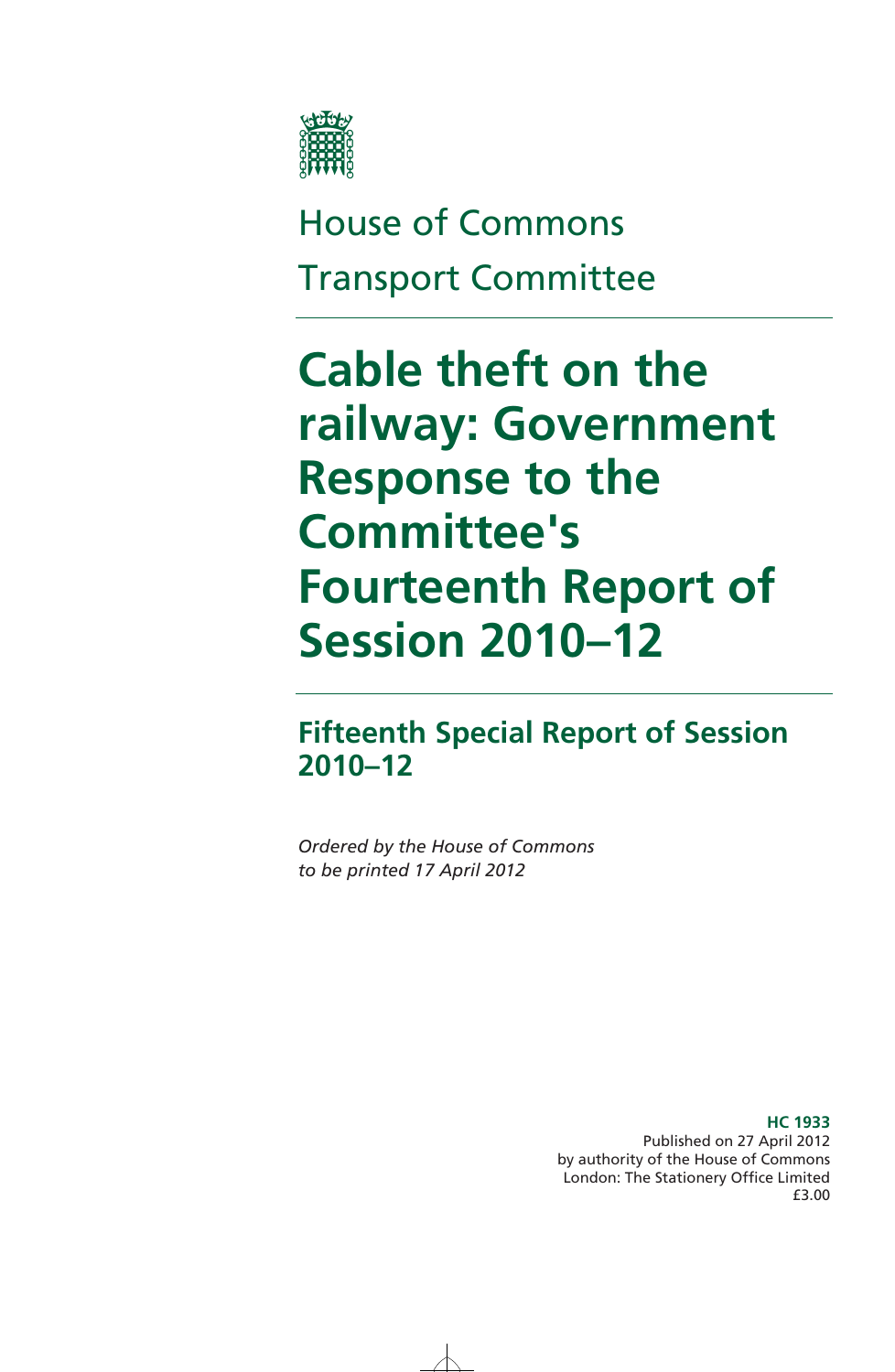## **The Transport Committee**

The Transport Committee is appointed by the House of Commons to examine the expenditure, administration, and policy of the Department for Transport and its associate public bodies.

#### **Current membership**

Mrs Louise Ellman *(Labour/Co-operative, Liverpool Riverside)* (Chair) Steve Baker *(Conservative, Wycombe)* Jim Dobbin *(Labour/Co-operative, Heywood and Middleton)* Mr Tom Harris *(Labour, Glasgow South)* Julie Hilling *(Labour, Bolton West)* Kwasi Kwarteng *(Conservative, Spelthorne)* Mr John Leech *(Liberal Democrat, Manchester Withington)* Paul Maynard *(Conservative, Blackpool North and Cleveleys)* Iain Stewart *(Conservative, Milton Keynes South)* Graham Stringer *(Labour, Blackley and Broughton)* Julian Sturdy *(Conservative, York Outer)*

The following were also members of the committee during the parliament.

Angie Bray *(Conservative, Ealing Central and Acton)* Lilian Greenwood *(Labour, Nottingham South)* Kelvin Hopkins *(Labour, Luton North)* Gavin Shuker *(Labour/Co-operative, Luton South)* Angela Smith *(Labour, Penistone and Stocksbridge)* 

#### **Powers**

The committee is one of the departmental select committees, the powers of which are set out in House of Commons Standing Orders, principally in SO No 152. These are available on the Internet via www.parliament.uk.

#### **Publications**

The Reports and evidence of the Committee are published by The Stationery Office by Order of the House. All publications of the Committee (including press notices) are on the internet at http://www.parliament.uk/transcom.

### **Committee staff**

The current staff of the Committee are Mark Egan (Clerk), Jessica Montgomery (Second Clerk), David Davies (Senior Committee Specialist), Tony Catinella (Senior Committee Assistant), Edward Faulkner (Committee Assistant), Stewart McIlvenna (Committee Support Assistant), and Hannah Pearce (Media Officer).

#### **Contacts**

All correspondence should be addressed to the Clerk of the Transport Committee, House of Commons, 7 Millbank, London SW1P 3JA. The telephone number for general enquiries is 020 7219 6263; the Committee's email address is transcom@parliament.uk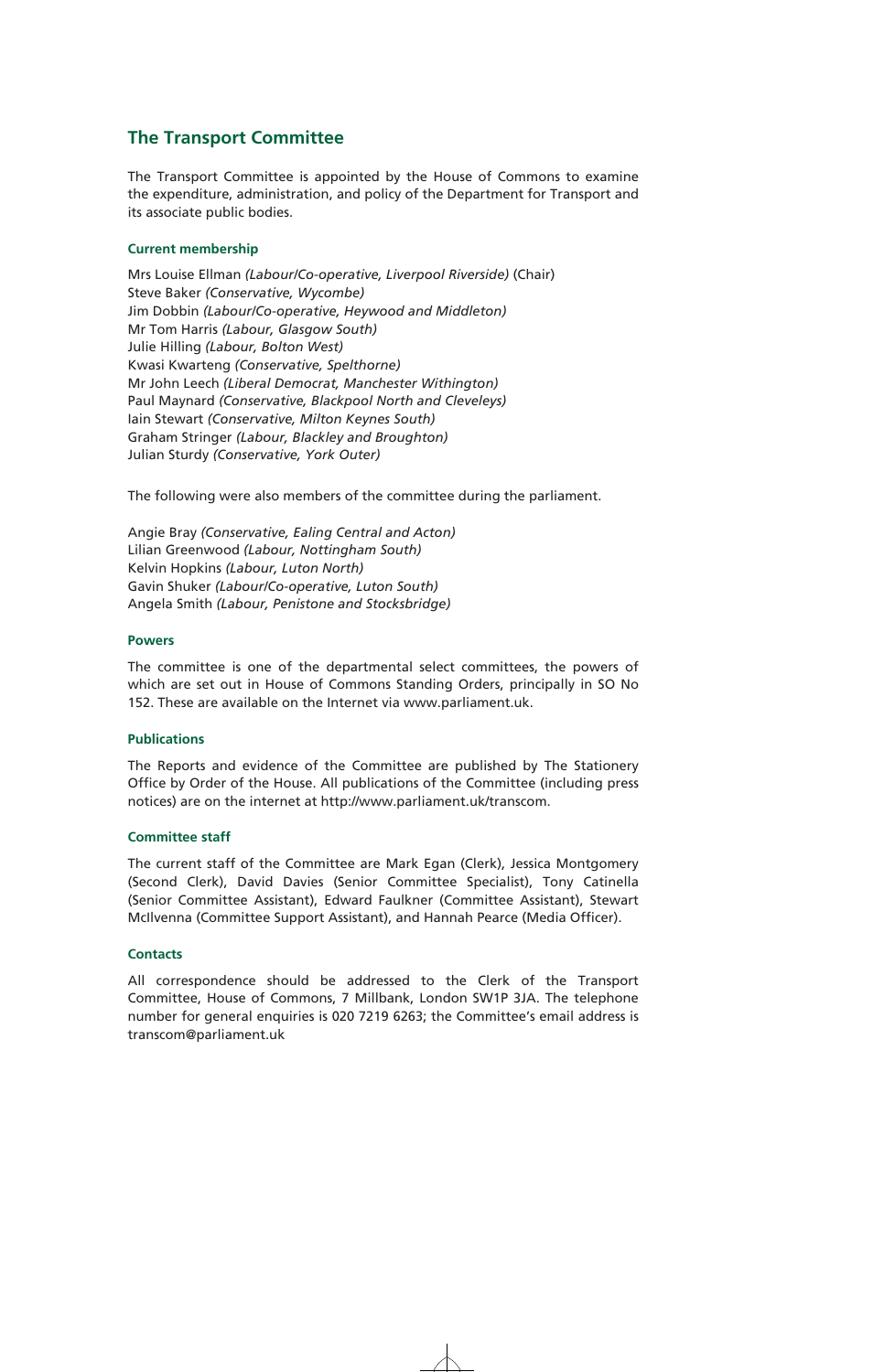# Fifteenth Special Report

On 27 March we received a response from the Government to the Transport Committee's Fourteenth Report of 2010–12, *Cable theft on the railway*,<sup>1</sup> which we publish with this Special Report.

# Government Response

The Transport Select Committee issued its report, Cable Theft on the Railway, on 26 January 2012, in which it made a total of seven recommendations. The Government's response to each of the Committee's recommendations is set out below.

# *Passengers*

**Recommendation 1. There should be greater clarity in compensation arrangements so it can be demonstrated that train operators are not profiting from the disruption caused by metal theft. We recommend that the Office for Rail Regulation works with the parties to secure open publication of these data. In our view, train operators should ensure that all eligible passengers receive the delay compensation to which they are entitled and we call on ATOC to undertake work into how this could be achieved. We recommend that the Government presses ATOC to carry out and publish this work. (Paragraph 12)** 

**DfT response.** Compensation paid to train operators for delays for which Network Rail is responsible (including those arising from external events such as cable theft) is a matter for Network Rail. The compensation regime is a contractual and commercially confidential element within the Track Access Agreement between Network Rail and each operator, and is overseen by the Office for Rail Regulation.

Compensation is set on a formula basis designed, on average, to compensate the train operator for the future loss of revenue arising from disruption, including any longer-term loss of revenue from a sustained period of poor performance. It is not related to and does not include provision for any additional costs incurred by train operators, such as compensation costs to passengers.

The ORR is currently considering, in discussion with Government, the compensation regime which should apply in the next rail industry Control Period (2014-2019), as part of its consideration of the future incentive regime, taking account of the conclusions of Sir Roy McNulty's Rail Value for Money report. This includes the issues of whether the compensation under the performance regimes is consistent with the costs and future revenue loss for operators, and of whether there should be greater transparency of compensation payments.

Compensation paid by train operators to passengers for delays is based on an entirely different system, in line with the terms of the operator's Passenger's Charter, and may vary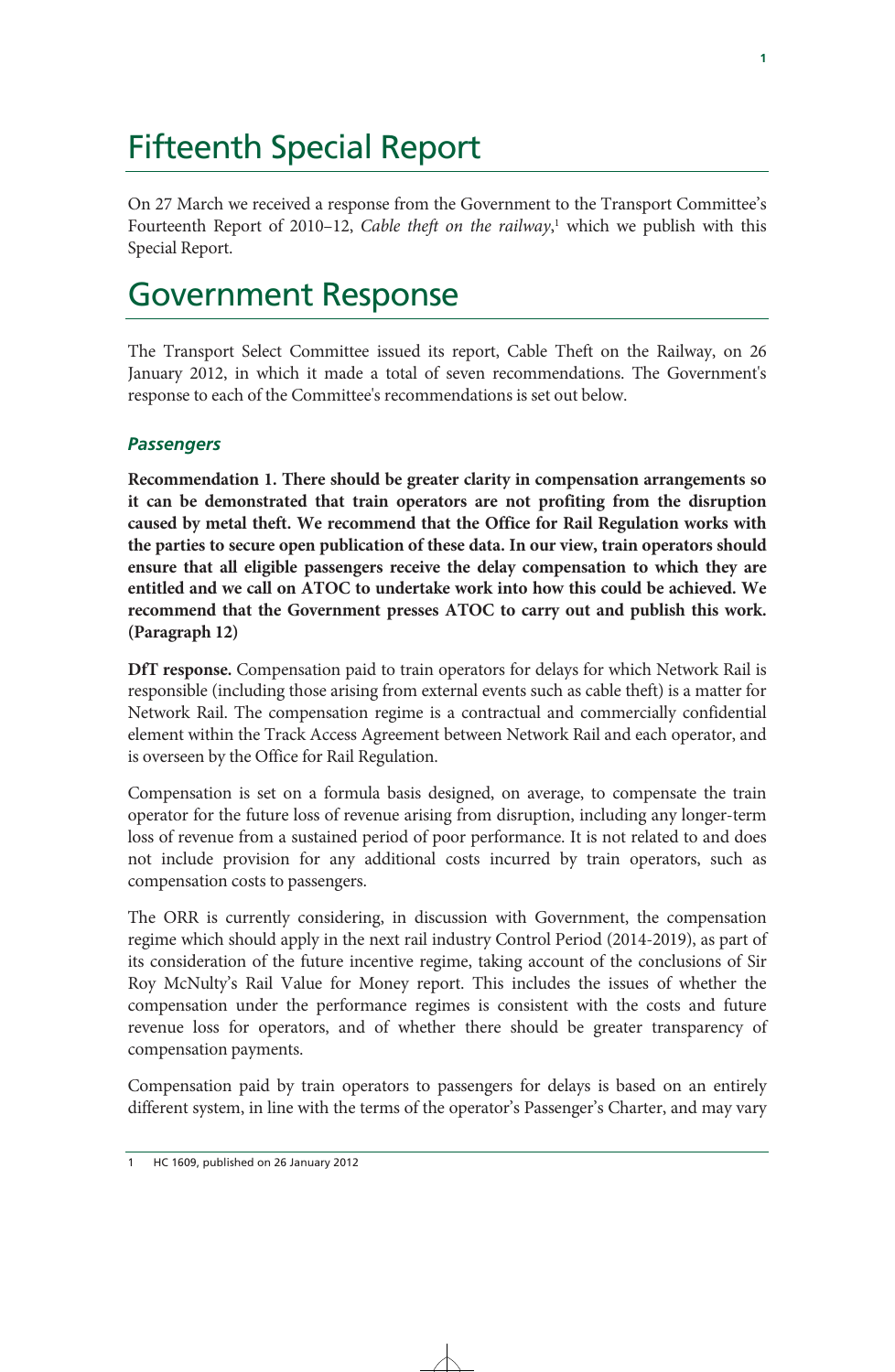for example with the type of ticket purchased. A number of existing franchises operate, as will all future ones, the Delay/Repay compensation system, under which compensation for delay is paid regardless of whether the delay was attributed to Network Rail or a train operator.

The Government is not aware that there is a systematic issue over passengers not receiving compensation to which they are entitled. It notes that it may not be possible to ensure that compensation is automatically paid to a delayed passenger in the absence of a claim from that passenger, in the context of a ticketing system which does not automatically identify either the train that a passenger travels on or the identity of the passenger.

However, the Government agrees that passengers should be made fully aware of their entitlement to compensation in the event of delays, and of the arrangements for claiming that compensation. It is asking the Association of Train Operating Companies to consider, in the light of the Committee's request, whether there are further steps that might be taken to ensure this.

# *Safety*

**Recommendation 2. We recommend that the Department for Transport inform us of the changes it intends to make to current practices which would enable stranded passengers to be taken safely to stations through red lights during periods of disruption. (Paragraph 14)** 

**DfT response.** The Government has encouraged Network Rail, which is responsible for railway operating procedures, to look at ways to deal with such situations. Network Rail is currently trialling emergency special working arrangements on its Wessex route. These are developed from existing temporary block working procedures, used when full signalling equipment is not operational and there is a requirement for trains to be moved past signals which have failed safe to a red or black aspect. In such circumstances trains will only be allowed to move at reduced speed, and where the driver can see this is safe. If the trials are successful this will also have benefits in moving trains in other failure modes.

Network Rail takes safety extremely seriously, so it is proceeding with this trial in a cautious and consultative manner. It has been in close consultation with stakeholders including the transport unions and Passenger Focus over this issue. Its approach is to seek to prevent excessive delay for passengers with no compromise on safety.

# *Role in supply chain*

**Recommendation 3. We recommend that the Government amends the Scrap Metal Dealers Act 1964 and introduces measures to improve the audit trail for metal purchases, by requiring that sellers prove their identity before metal is traded at scrap yards. We also recommend that the Government explores the possibility of a trial of cashless trading in the scrap metal industry. (Paragraph 26)** 

**DfT response.** As foreshadowed by the Home Secretary's announcement on 26 January 2012, the Government has tabled amendments to the Legal Aid, Sentencing and Punishment of Offenders Bill to prohibit cash payments for the purchase of scrap metal, to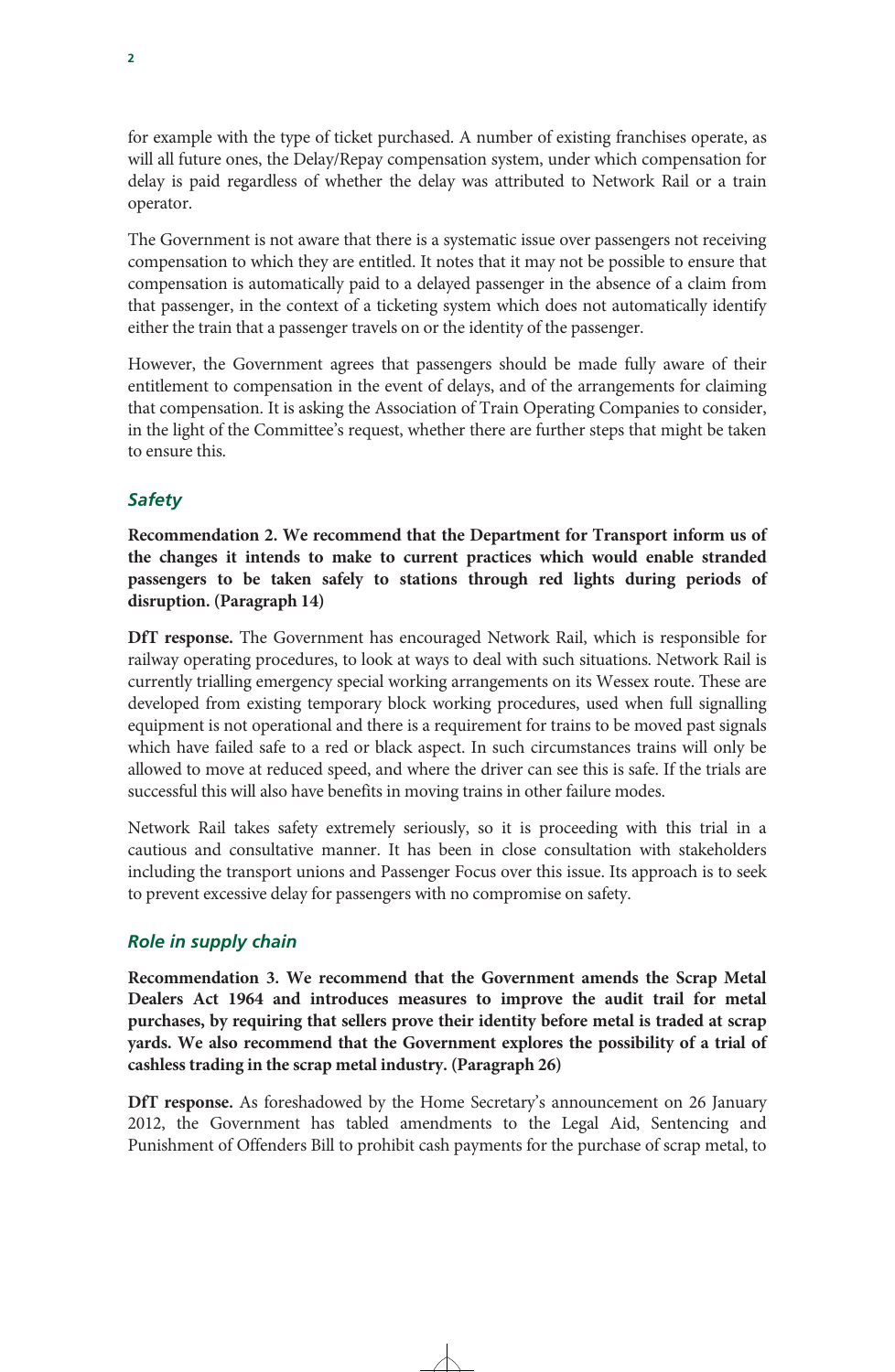require records to be kept of the recipients of payments for scrap metal, and to increase the maximum fines for offences under the Scrap Metal Dealers Act 1964. If the Bill is enacted, it is envisaged that these provisions would come into effect in autumn 2012. This would provide a direct means of tracking the financial audit trail for sales of scrap metal, and hence go a substantial way towards enabling the identification of the sellers of stolen material.

The concerns raised by the Committee about wider aspects of the existing regulatory regime for scrap metal are understood, and the Government will bring forward further measures in this area. It is seeking an early legislative opportunity to update the regime established under the Scrap Metal Dealers Act 1964.

# **Recommendation 4. We recommend that in reforming the Scrap Metal Dealers Act the Government provides for new powers for the police, so that officers are able to enter and inspect both registered and unregistered scrap metal sites. (Paragraph 27)**

**DfT response.** The Government has tabled an amendment to the Legal Aid, Sentencing and Punishment of Offenders Bill which addresses this issue. Under the amendment, police powers of entry into scrap metal yards would be extended to allow entry under warrant to any site suspected of operating as a scrap metal dealer for the purposes of enforcing the new cashless trading offence. Police entry powers will be revisited as part of any future review of the Scrap Metal Dealers Act 1964.

# *Rail industry*

**Recommendation 5. We recognise the costs associated with the technical measures that make cable harder to steal, yet we find that there is a case for immediate implementation of these 'target hardening' methods. We recommend that Network Rail develop a costed programme of target hardening measures for areas particularly affected by cable theft as part of its control period spending review. (Paragraph 28)** 

**DfT response.** Network Rail is already implementing a range of measures to increase the difficulty and reduce the attractiveness of cable theft, reflecting its assessment of the risks at key locations, and the cost, feasibility and operational impact of measures to reduce them. These measures including cable banding, burying cable, CCTV, trembler alarms, funding of extra enforcement activity by the British Transport Police (BTP) and improved fencing.

As part of Network Rail's planning for Control Period 5, it is currently considering further target hardening proposals. These will be set out in greater detail in its Strategic Business Plan, published in early 2013 in response to the Government's High Level Output Statement and Statement of Funds Available, to be published this summer.

# *Police*

**Recommendation 6. We recommend that the Government introduces a new offence of aggravated trespass on the railway in order to increase the penalties associated with cable theft. (Paragraph 31)** 

**DfT response.** The Government fully recognises that the wider economic and social impact of cable theft on the railway can be disproportionate to the value of the material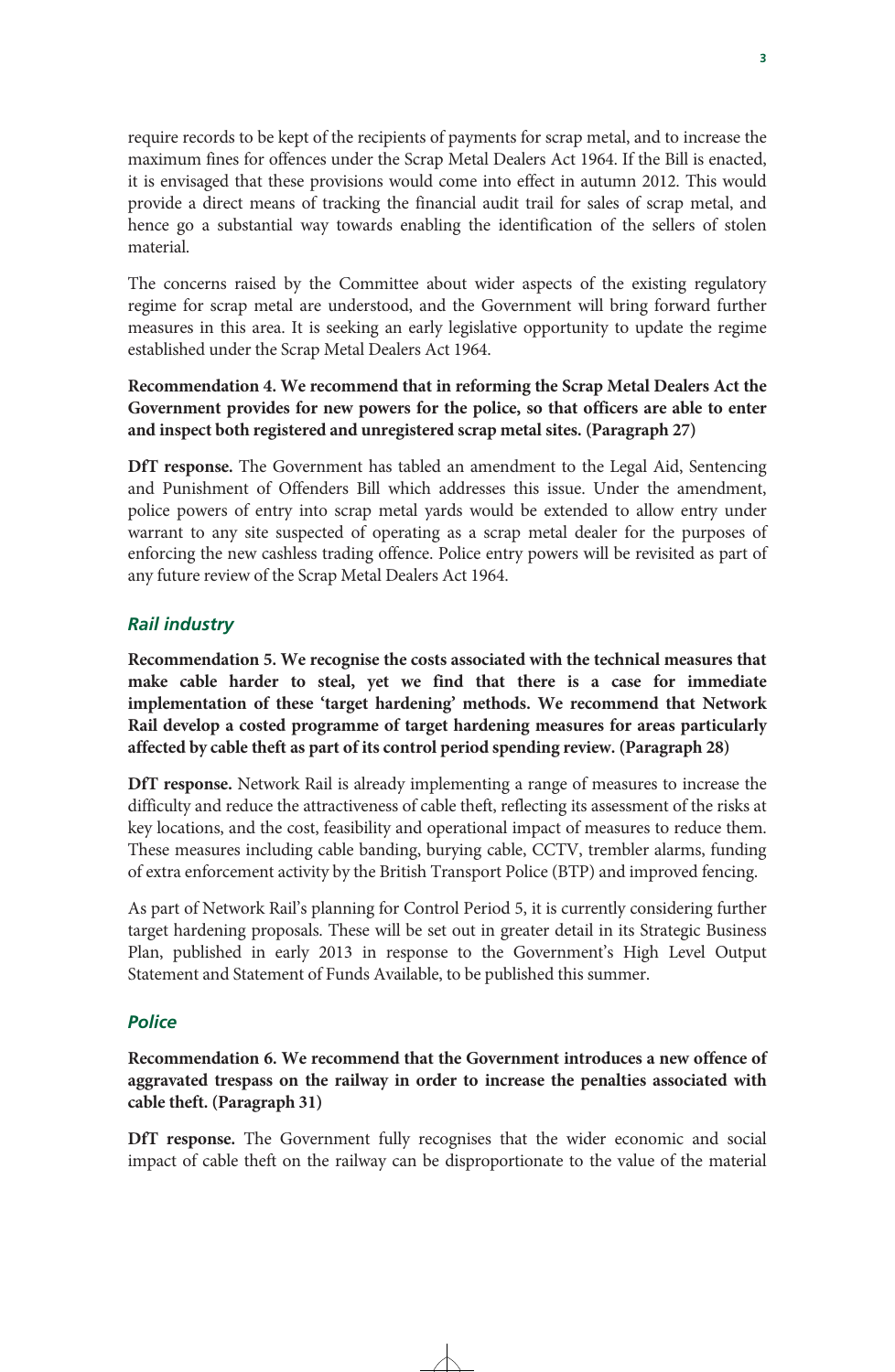stolen. It also notes that metal theft in other transport modes and other sectors, such as highways, energy and telecoms, may similarly have such impacts, so the scope of any new measures in this area would need to be considered carefully.

The Government will wish to consider further, in the light of the steps already in hand to increase the resources available in the short term for enforcement, and to strengthen the legislation on trading in scrap metal, whether there is evidence to justify further measures such as the creation of a new offence of aggravated trespass, and if so whether that would be the most appropriate response.

# *Government*

**Recommendation 7. We recommend that the Government sets out the priorities of the national taskforce on metal theft and the specific action it will take to tackle cable theft on the railway. Given that the legislative reforms we have recommended will take time to implement, the Government should consider providing extra resources beyond the taskforce-specific £5 million to the British Transport Police in order to assist its officers in implementing this initiative as a matter of urgency. (Paragraph 33)** 

**DfT response.** The British Transport Police, as the lead police force on metal theft, is leading planning and implementation of the national metal theft task force, in liaison with other forces and Government, building on activity already under way. Six key strategic objectives have been identified for the task force:

- 1. Reduce the theft of metal
- 2. Increase the level of offenders brought to justice in relation to metal theft and non compliance with current legislation
- 3. Disrupt organised criminal networks involved in metal theft activity
- 4. Implement a structured pattern of Scrap Metal Dealers visits
- 5. Improve compliance with the Scrap Metal Dealers Act 1964 and associated legislation regarding licensing and registration.
- 6. Development of an enhanced intelligence picture of metal theft activity across the country.

The task force is being managed by a small central co-ordinating team within BTP, which is managing the allocation of funding to support additional action at regional level. The regional leads will drive and co-ordinate metal theft activity providing flexibility and innovation locally to deliver against the strategic objectives. Utilising local police and partners will allow the maximum amount of enforcement and intelligence activity from the funds available, working within the overall framework.

The task force has for example already supported high profile enforcement 'days of action' at national level, and funded additional enforcement activity to back up the 'Operation Tornado' trial in North East England of a voluntary scheme to require more effective identity checks at scrap yards.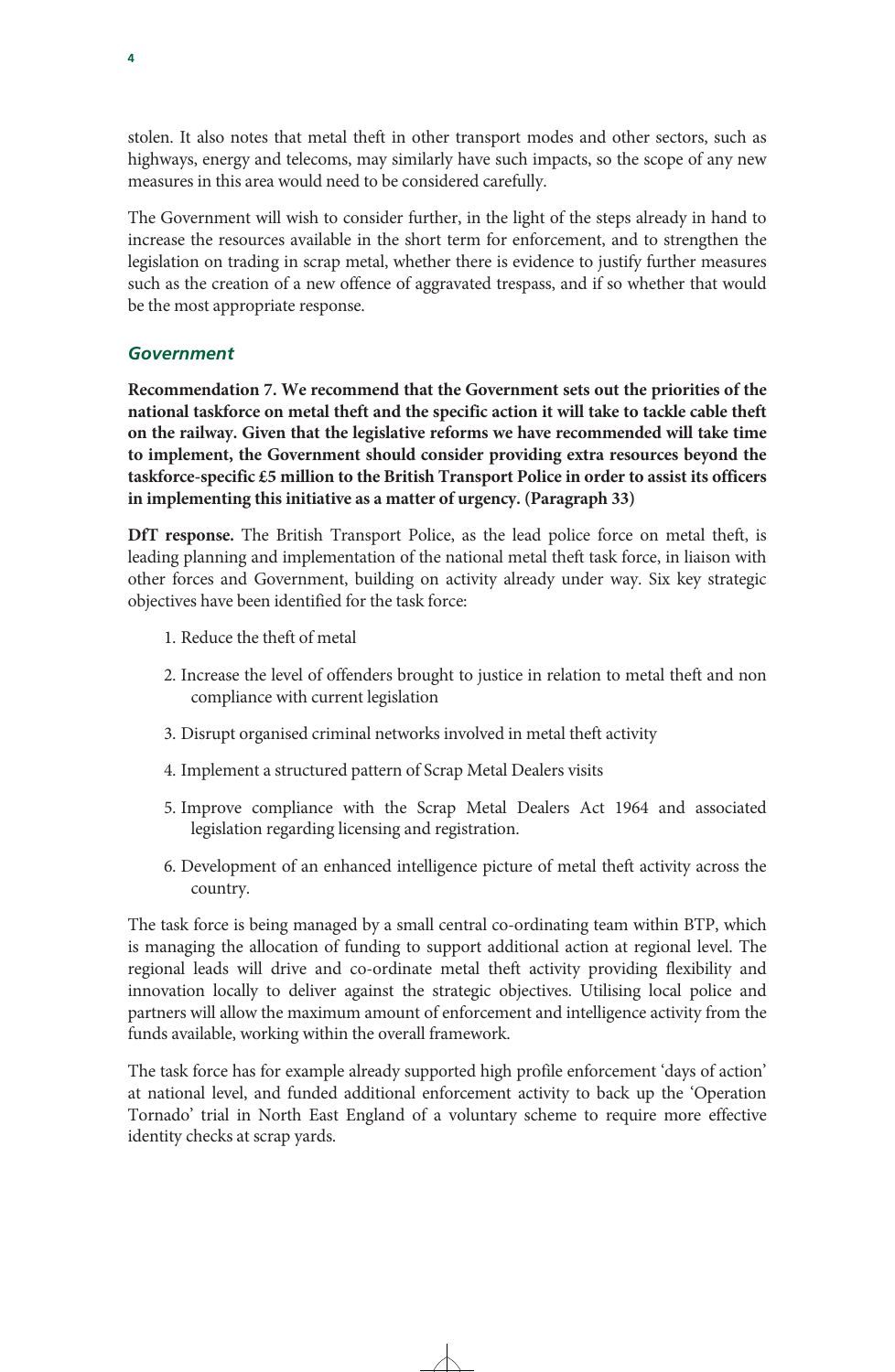In addition to the work of the task force, BTP continues to address the specific problem of metal theft from the railways, which is predominately the theft of live and non live copper cable. Each of the seven BTP Areas has a dedicated team to tackle metal theft. In total over one hundred officers are dedicated to tackling metal theft. This work is co-ordinated through a dedicated central intelligence cell called the Fusion Centre, which also acts as the intelligence cell for the task force.

Further details of the task force's plans and actions will be announced shortly.

Given the progress it is making with legislative measures to tackle metal theft, as outlined above, the Government does not consider at this stage that further funding is likely to be required to extend the scope or duration of the metal theft task force, but will keep the issue under review.